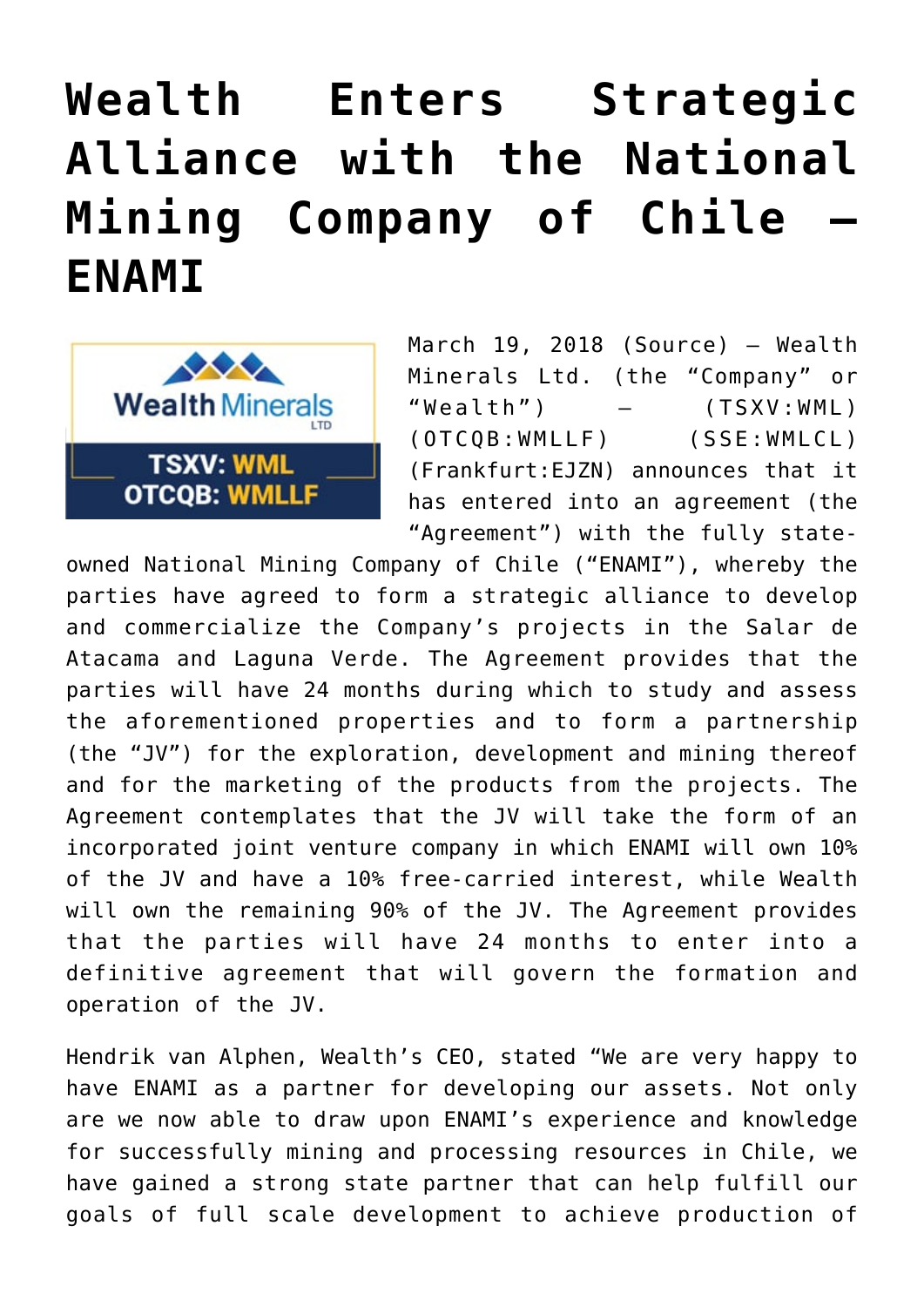lithium and by-products in Chile. This will enable Wealth and ENAMI to meet the world's growing demand for lithium and secure Chile's position as a premier player in global lithium markets."

### **Background**

Under current Chilean law, and since January 1, 1979, lithium cannot be exploited in Chile by regular mining concessions. The Chilean Mining Code establishes that lithium is a strategic mineral and expressly provides that the exploitation of "non-concessible" mineral substances (which includes lithium) can only be performed by:

- the Government of the Republic of Chile,
- a Chilean state-owned company, or
- by means of administrative concessions or special operation contracts that meet the requirements and conditions set forth by the President of the Republic of Chile for each such case.

While a few active licenses in Chile were granted before the current state regulations came into force, the lithium production associated with these licenses represents a small portion of the anticipated lithium supply. The Agreement provides Wealth, along with ENAMI, the ability to apply for the grant of the permits required to explore, develop, produce and export lithium in accordance with the terms of export quotas, in effect from time to time.

## **Lithium Mining Industry in Chile**

Chile is the world's second largest lithium producer and the largest producer of lithium extracted from high-quality and high-concentration brines, accounting for approximately 35% of the total global production representing 75,800t of lithium carbonate equivalent. Despite this significant footprint in the industry, lithium production in Chile comes exclusively from two operations in a claim owned by CORFO in the Atacama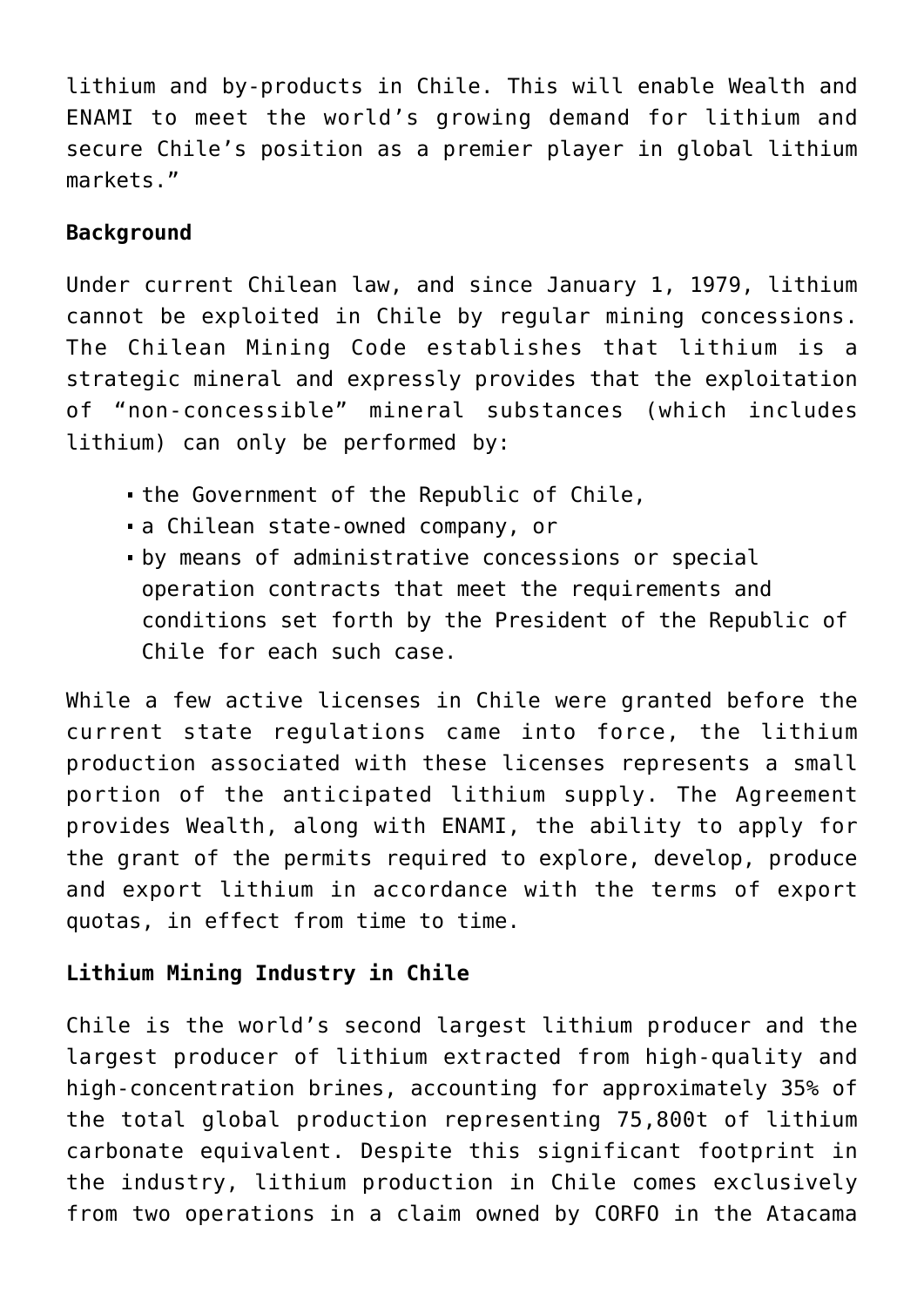Salar. CORFO (Production Development Corporation), a government body responsible for regional development, has contracted production services to both Albemarle and Sociedad Química y Minera de Chile S.A. or "SQM". Neither Albemarle nor SQM own the licenses through which they extract lithium, as both companies contract directly with CORFO and not the Chilean state $^1$ . As such, all contracts governing the relationship between CORFO, Albemarle and SQM are specific to their operations in the Atacama Salar and are not representative of the current regulatory regime governing the exploitation of resources from lithium licenses generally. In the past year, other companies have begun to enter the lithium space in Chile, most notably CODELCO (National Copper Corporation), Wealth and Lithium Power International, with projects in preliminary stages of development. Chile's new President, Mr. Sebastián Piñera, and the incoming Minister of Mines, Mr. Baldo Prokurica, have publicly stated their support for Chile's mining industry and their political platform of attracting foreign and domestic investment to Chile's natural resource sector.

#### **About ENAMI**

ENAMI was established in the 1960s as a state company tasked with promoting the Chilean mining industry, by buying and processing the production of small and medium sized national mining companies. ENAMI is one of two state-owned companies in Chile involved in the mining industry, the other one being CODELCO.

#### **About Wealth Minerals Ltd.**

Wealth is a mineral resource company with interests in Canada, Mexico, Peru and Chile. The Company's main focus is the acquisition of lithium projects in South America. To date, the Company has positioned itself to develop the Aguas Calientes Norte and Quisquiro Salars in Chile (the Trinity Project), as well as to work alongside existing producers in the prolific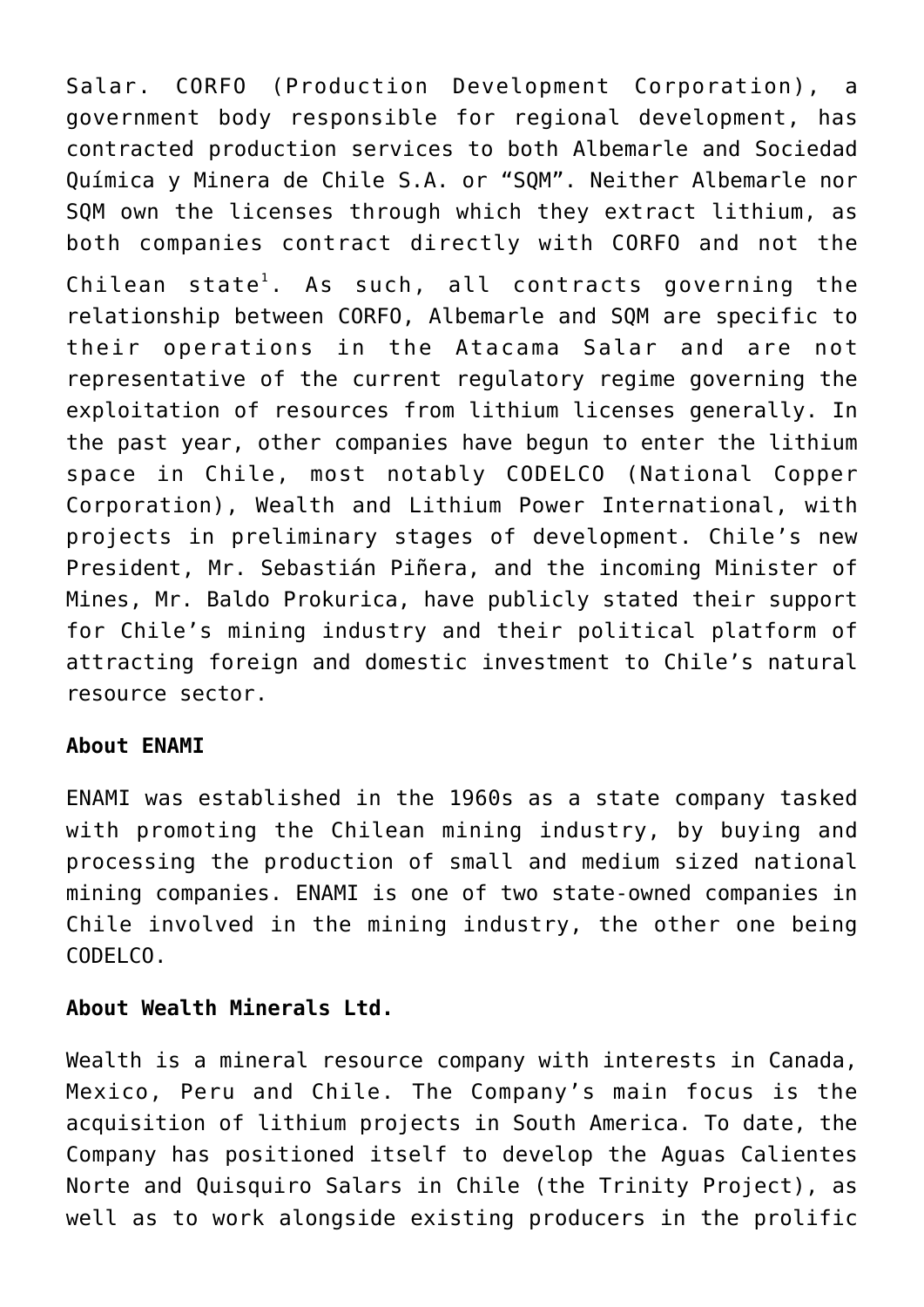Atacama Salar. In addition to the Laguna Verde lithium project acquisition, the Company has also positioned itself to play a role in asset consolidation in Chile with the Five Salars project.

The Company is transitioning from asset acquisition to the development of its current high potential portfolio and, in connection therewith, has already invested more than a year on community engagement and geo-physics work related to its Chilean projects. Lithium market dynamics and a rapidly increasing metal price are the result of profound structural issues within the industry meeting anticipated future demand. Wealth is positioning itself to be a major beneficiary of this future mismatch of supply and demand. The Company also maintains and continues to evaluate a portfolio of precious and base metal exploration-stage projects.

For further details on the Company readers are referred to the Company's website ([www.wealthminerals.com](https://www.globenewswire.com/Tracker?data=cPiclp-qhRtIGmIDah_5LE70pxrGAyQlfs4H-yZn5XuIT1kDxOZrA4xtAnZk2hLsofH5e7PmzWL8CfKIwAktyyE6iLGusD1q9B2aQ7j6-ok=)) and its Canadian regulatory filings on SEDAR at [www.sedar.com](https://www.globenewswire.com/Tracker?data=YpIC8JPO9PUKFTYYpUYEswRVV3Rtj6EF0UpmA0VaZnnRADDmFf75Dy80D8Ep8J1lDNy5q8Mr636ANJAlIPZ5aA==).

On Behalf of the Board of Directors of **WEALTH MINERALS LTD.**

*"Hendrik van Alphen"* Hendrik van Alphen Chief Executive Officer

*Neither TSX Venture Exchange nor its Regulation Services Provider (as that term is defined in the policies of the TSX Venture Exchange) accepts responsibility for the adequacy or accuracy of this news release.*

#### *Cautionary Note Regarding Forward-Looking Statements*

*This news release contains forward-looking statements and forward-looking information (collectively, "forward-looking statements") within the meaning of applicable Canadian and U.S. securities legislation, including the United States*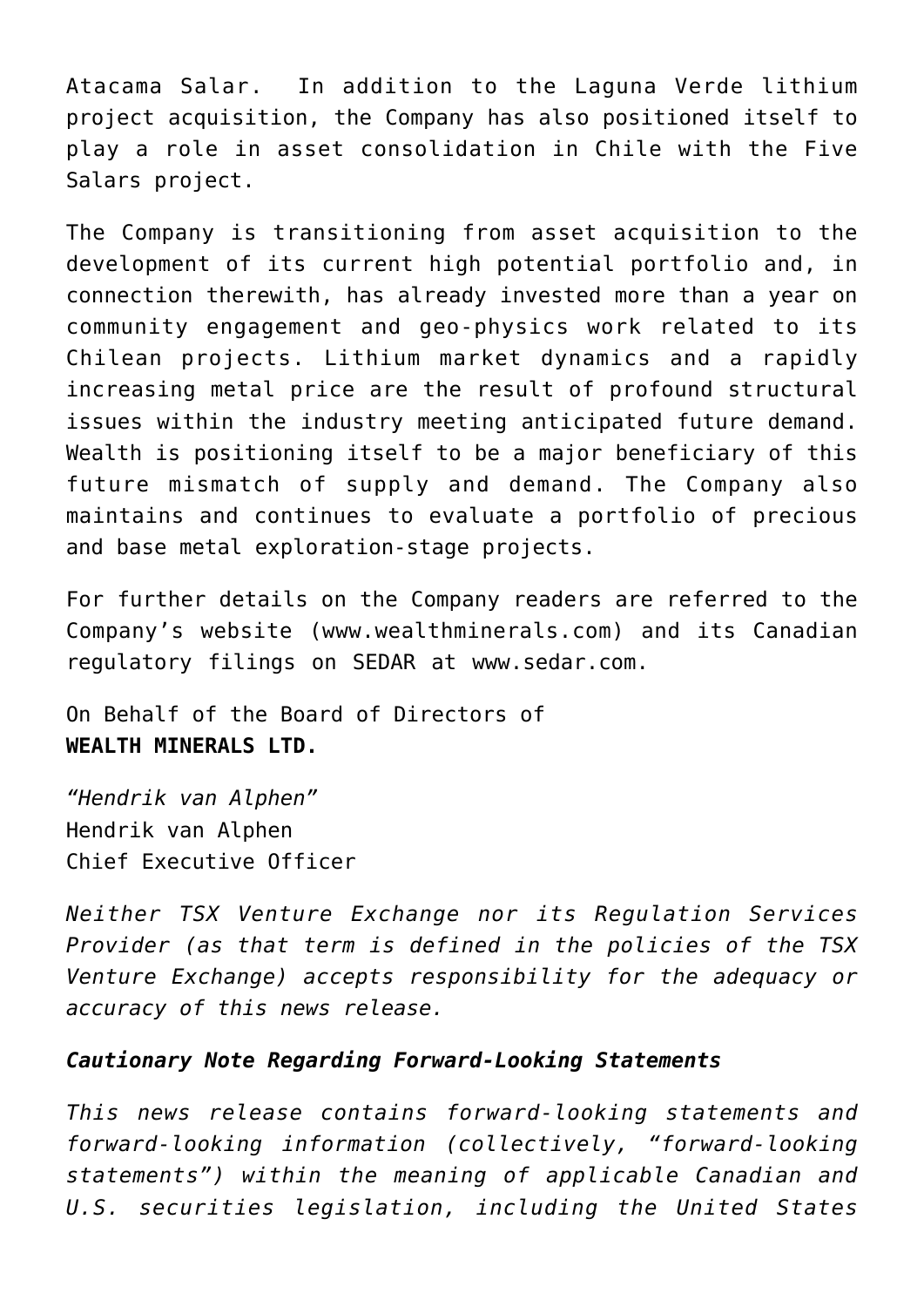*Private Securities Litigation Reform Act of 1995. All statements, other than statements of historical fact, included herein including, without limitation, the Company's expectation that it will be able to enter into a definitive JV agreement with ENAMI, anticipated exploration program results from exploration activities, the Company's expectation that it will be able to obtain the necessary permits to exploit, develop, produce and export lithium, and the anticipated business plans and timing of future activities of the Company, are forward-looking statements. Although the Company believes that such statements are reasonable, it can give no assurance that such expectations will prove to be correct. Forwardlooking statements are typically identified by words such as: "believe", "expect", "anticipate", "intend", "estimate", "postulate" and similar expressions, or are those, which, by their nature, refer to future events. In making the forwardlooking statements in this news release, the Company has applied several material assumptions, including without limitation, that market fundamentals will result in sustained lithium demand and prices, the receipt of any necessary permits, licenses and regulatory approvals in connection with the future development of the Company's Chilean lithium projects in a timely manner, the availability of financing on suitable terms for the development, construction and continued operation of the Company projects, and the Company's ability to comply with environmental, health and safety laws.*

*Forward-looking statements by the Company are not guarantees of future results or performance, and actual results may differ materially from those in forward-looking statements as a result of risks and other various factors, including, operating and technical difficulties in connection with mineral exploration and development activities, actual results of exploration activities, the estimation or realization of mineral reserves and mineral resources, the timing and amount of estimated future production, the costs of production, capital expenditures, the costs and timing of the development*